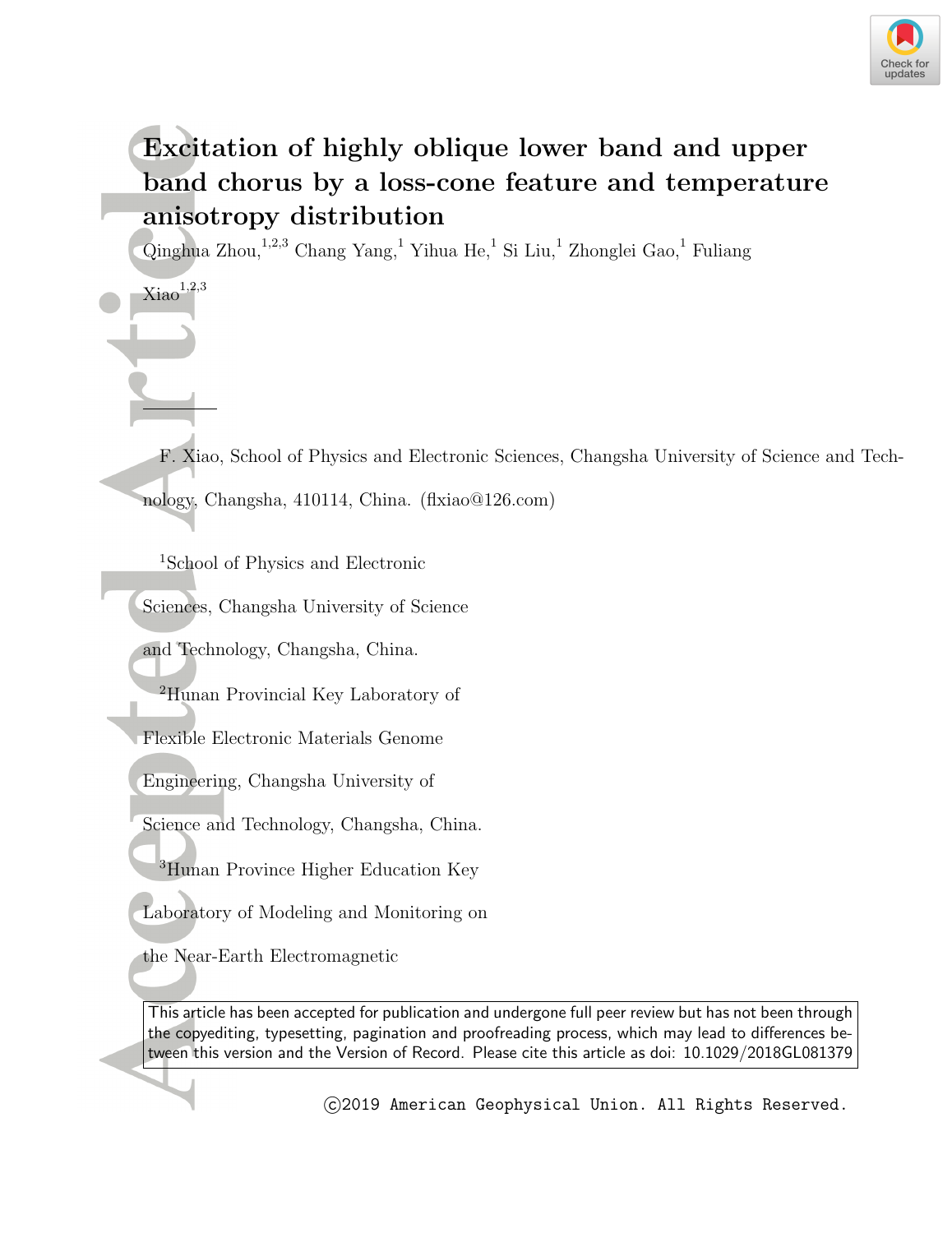Recent studies have indicated that highly oblique lower band chorus could be excited by temperature anisotropy with a low-energy electron plateau. Here we present another excitation mechanism of highly oblique lower and upper band chorus by using the simultaneous observations and numerical modeling. During 23:00-24:00 UT on 3 July 2016, Van Allen probe A observed chorus with the wave normal angle close to the resonance cone both in the lower and upper bands around  $L = 5.0$  and  $MLT = 3$ . Enhanced flux and pitch angle anisotropy of energetic electrons were observed in the same spatial region. Calculations of chorus growth rates show that highly oblique chorus waves can be excited by the energetic electrons with a loss-cone feature and distinct temperature anisotropy, particularly more efficient in the presence of a low-energy plateau. The temperature anisotropy for the oblique upper band is higher than that for the lower band.

Environments, Changsha University of Science and Technology, Changsha, China.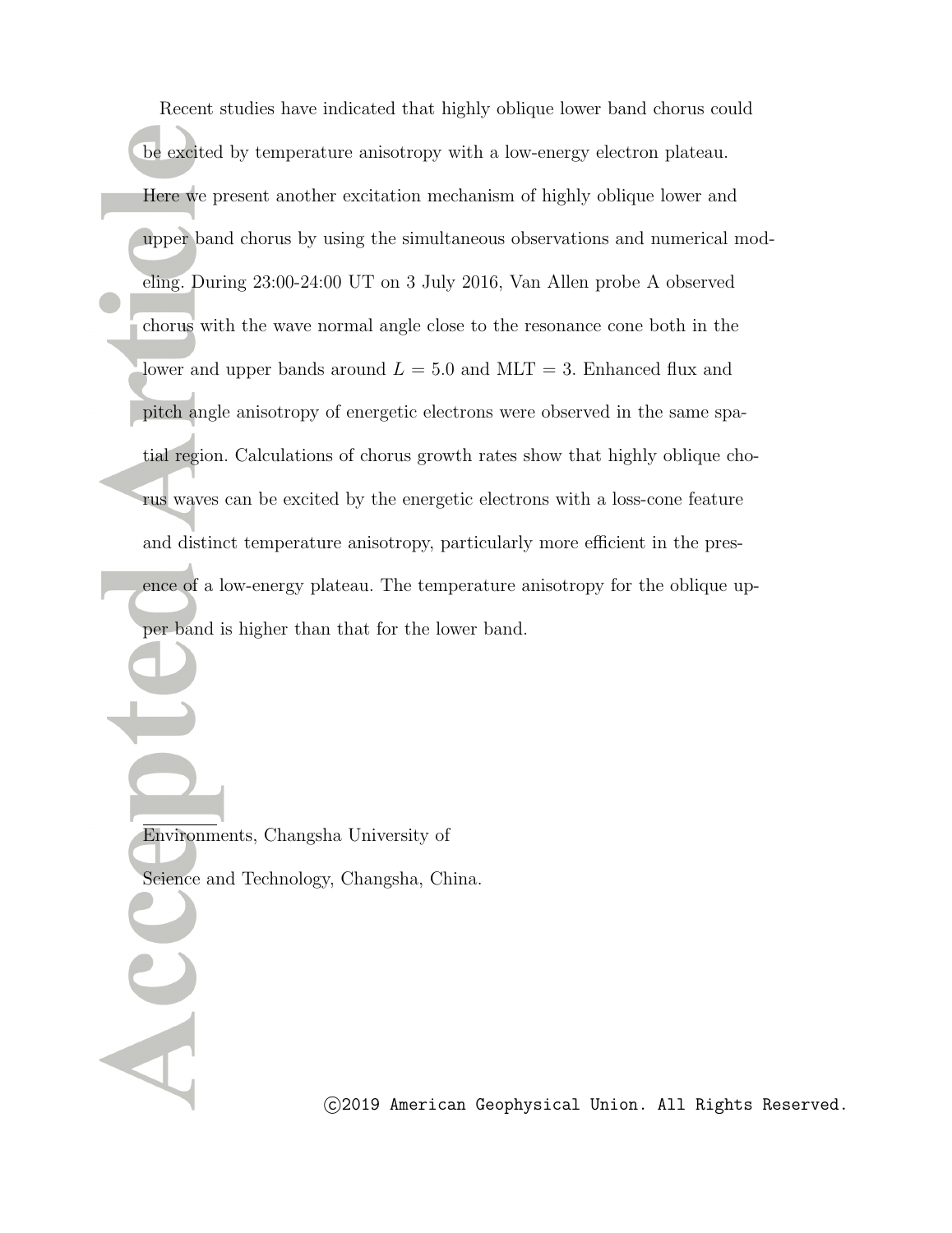# **1. Introduction**

Whistler-mode chorus is right hand polarized electromagnetic waves propagating outside the plasmapause between 22 and 13 magnetic local time (MLT). They are typically observed in a lower band 0.1-0.5 *fce* (*fce* is the electron gyrofrequency) and upper band 0.5-0.8 *fce*, with a minimum wave power at 0.5*fce* [*Tsurutani and Smith*, 1974]. Based on the data from the Double Star TC-1 spacecraft, *Santolik et al.* [2005] have reported the radial variation of chorus: the upper band chorus disappears for *L >* 8, while the lower band chorus is observed up to  $L = 11{\text -}12$ . It is generally accepted that the source region of chorus waves is located outside the plasmapause near the geomagnetic equator [*Parrot et al.*, 2003a]. They encounter magnetospheric reflection at the high magnetic latitude  $(\lambda)$ in propagation upward [*Parrot et al.*, 2003b; *Santolik et al.*, 2006]. Previous calculation results have shown that oblique chorus with initial wave vector **k** pointing toward the Earth can propagate into the plasmasphere and evolve into plasmaspheric hiss [*Bortnik et al.*, 2008, 2011; *Chen et al.*, 2009; *Zhou et al.*, 2016].

Earlier studies have suggested that the wave normal angle of lower band chorus is generally confined within 20*◦* , while upper band chorus occurs with a broad range of wave normal angles. Recently, *Li et al.* [2013] and *Agapitov et al.* [2013] have shown the presence of a significant population of oblique chorus with a large wave normal angle close to the resonance cone angle  $\theta_R = \arccos(f/f_{ce})$  using THEMIS and Cluster data, and *Li et al.* [2016a] have further confirmed it using more precise Van Allen Probes data. Most of these highly oblique chorus waves occur during quiet or modest geomagnetic activity at relatively lower *L* shells ( $L \approx 4-5.5$ ). Highly oblique chorus waves could be generated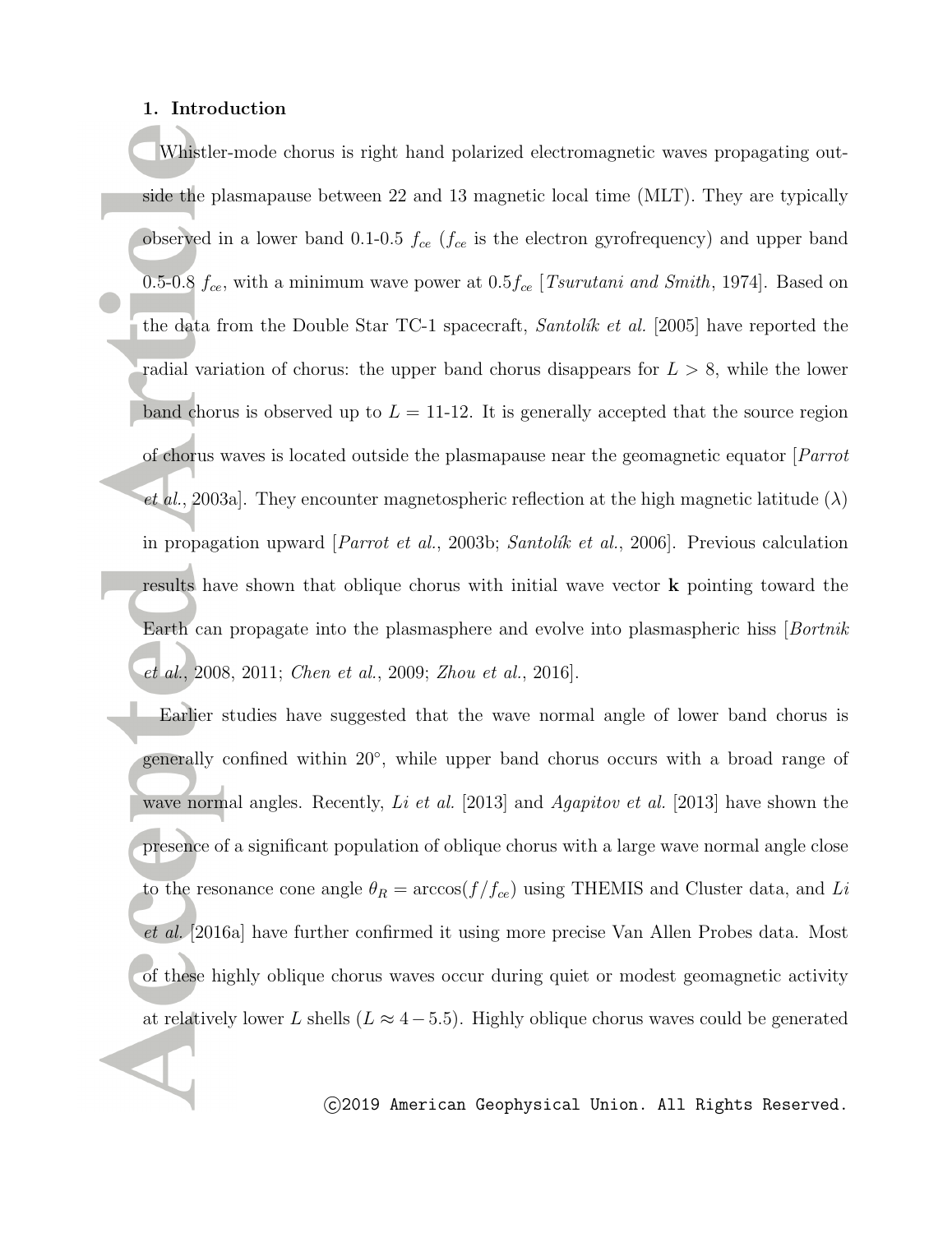by Landau resonance with a low-energy electron beam or by cyclotron resonance with temperature anisotropic keV electrons in the presence of a low-energy electron plateau [*Mourenas et al.*, 2015; *Artemyev et al.*, 2016]. These excitation mechanisms have been confirmed by the simultaneous observations of Van Allen Probes [*Li et al.*, 2016b]. Based on the nonlinear theory, *Fu et al.* [2017] proposed the three-wave resonance mechanism for the excitation of highly oblique chorus waves, and *Teng et al.* [2018] presented the relevant observational evidence. Highly oblique chorus can provide efficient energy diffusion for the rapid acceleration of electrons [*Artemyev et al.*, 2016]. The electron pitch angle scattering rates driven by highly oblique chorus could be stronger than those by quasi-parallel waves with the same wave amplitudes [*Li et al.*, 2014]. Therefore, the role of highly oblique chorus waves in radiation belt dynamics should not be neglected. Previous works have not explained the excitation mechanism of highly oblique upper band chorus. Here we present another mechanism that highly oblique lower and upper band chorus waves can be excited by the energetic electrons with a loss-cone distribution and distinct temperature anisotropy.

# **2. Observation**

During 23:00-24:00 UT on 3 July 2016, a highly oblique chorus waves event was observed by Van Allen Probe A. The spectral data of wave electric field at frequencies between 10 and 500 kHz are provided by the High Frequency Receiver (HFR) and the complete spectral matrices of waves for 10 Hz to 12 kHz are provided by the waveform receiver (WFR) of Electric and Magnetic Field Instrument Suite and Integrated Science (EMFISIS), respectively [*Kletzing et al.*, 2013]. The differential flux *j* of electrons with energies between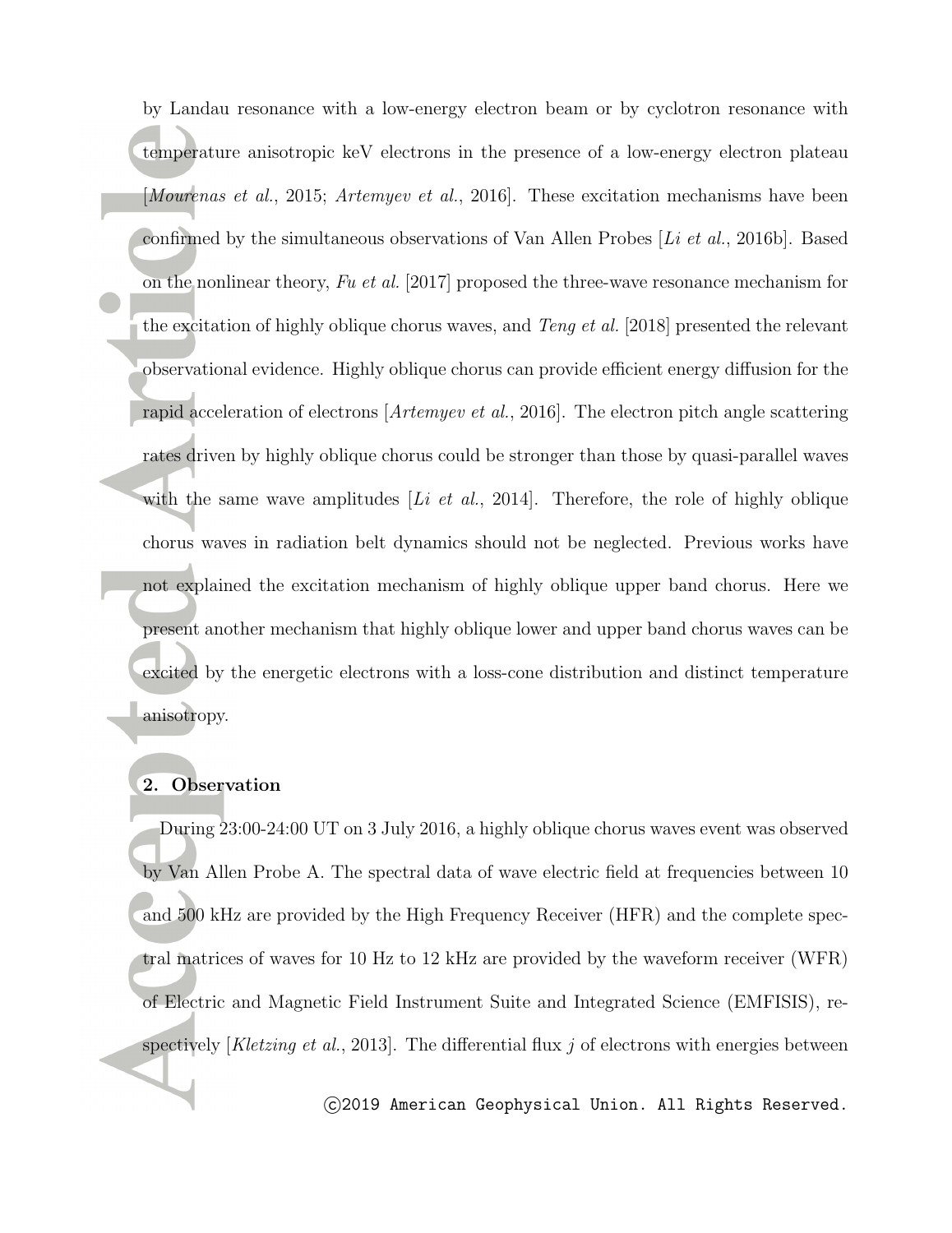*∼*10 eV and *∼*50 keV is measured at different pitch angles by the Helium Oxygen Proton Electron (HOPE) mass spectrometer [*Spence et al.*, 2013; *Funsten et al.*, 2013].

Figure 1a shows the geomagnetic disturbance index SYM H between -15 and 15 nT on 3 July 2016, corresponding to the relatively quiet geomagnetic activity. Figures 1b-1d show the wave power spectra measured by the EMFISIS instrumentation suite of Probe A during 23:00-24:00 UT (corresponding to the shaded area in Figure 1a). The upper hybrid resonance frequency dropped to *∼*20 kHz, indicating that Probe A was beyond the plasmapause. Enhanced electromagnetic waves were observed in the region of MLT = 2.7-3.7 and *λ* = 8.7*◦* -11.1*◦* south, with a lower band *∼* 0.2-0.5 *fce* during 23:08-24:00 UT, and an upper band *∼*0.5-0.7 *fce* during 23:08-23:25 UT. Figures 1e-1f show the wave normal angle  $(\theta)$  and ellipticity calculated with the singular value decomposition technique [*Santolik et al.*, 2003]. The wave normal angle  $\theta \approx 50^\circ$  at 0.7 $f_{ce}$ , and increased to  $\sim 80^\circ$  at 0.2 $f_{ce}$ , both close to the resonance cone  $\theta_R \approx 46^\circ$  at 0.7 $f_{ce}$  and 79<sup>°</sup> at 0.2 $f_{ce}$ . The waves were right-hand polarized (the ellipticity  $\approx$  1). Therefore, the enhanced electromagnetic waves were identified as highly oblique chorus waves.

Figure 2a shows the electron density derived from the upper hybrid frequency (the white line in Figure 1b) [*Kurth et al.*, 2015]. The electron density decreased rapidly from *<sup>∼</sup>*50 cm*−*<sup>3</sup> to *<sup>∼</sup>*5 cm*−*<sup>3</sup> during the period of 23:00-23:10 UT, and gradually to *<sup>∼</sup>*2 cm*−*<sup>3</sup> around 24:00 UT. Figures 2b-2c demonstrate that electron pitch angle anisotropy from the HOPE instrument was pronounced for the energy range 2.5-12 keV. At the same time, the fluxes of the energetic (2.5-12 keV) electrons increased by 1-2 orders of magnitude (Figures 2b-2c).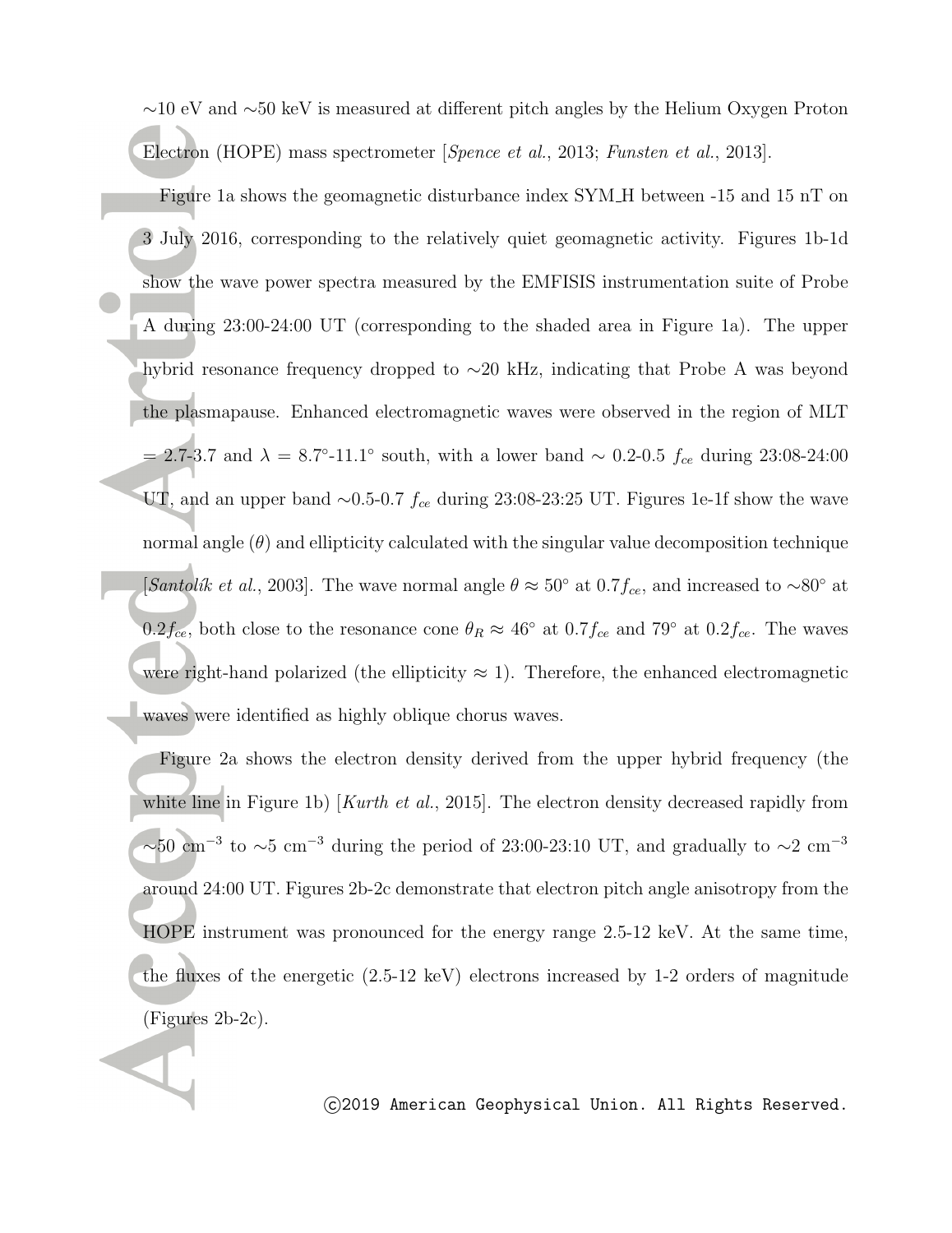# **3. Numerical Calculations**

We calculate local growth rates  $(\gamma)$  of chorus waves following the method introduced by *Chen et al.* [2010], and compare them with the observation. The electron distribution for the growth rate is derived based on the electron PSD from HOPE and assumed to be a sum of six components.Each component assumes the form:

$$
f_i(v_{\parallel}, v_{\perp}) = \frac{N_i}{\pi^{3/2} \theta_{\perp i}^2 \theta_{\parallel i}} \exp\left(-\frac{(v_{\parallel} - v_{di})^2}{\theta_{\parallel i}^2}\right) \left[\Delta_i \exp\left(-\frac{v_{\perp}^2}{\theta_{\perp i}^2}\right) + \frac{(1 - \Delta_i)}{(1 - \beta_i)} \left(\exp\left(-\frac{v_{\perp}^2}{\theta_{\perp i}^2}\right) - \exp\left(-\frac{v_{\perp}^2}{\beta_i \theta_{\perp i}^2}\right)\right)\right],
$$
\n(1)

where  $N_i$  is the number density of electron component *i*,  $v_{di}$  is the beam velocity in the direction parallel to the background magnetic field.  $\theta_{\parallel i}$  and  $\theta_{\perp i}$  are the thermal velocities parallel and perpendicular to the ambient magnetic field, respectively.  $\Delta_i$  and  $\beta_i$  are parameters in the range 0-1.0 to describe the loss-cone feature. The distribution function incorporates the plateau in the parallel PSD, the loss-cone feature, and the temperature anisotropy. When  $v_d = 0$ , it reduces to the subtracted bi-Maxwellian distribution [*Ashour-Abdalla and Kennel*, 1978]. If  $v_d = 0$ ,  $\Delta = 1$  and  $\beta \rightarrow 0$ , it reduces to the bi-Maxwellian distribution. We define the total anisotropy parameter *Atotal* of each electron component

$$
A_{total} = A_T + A_L \tag{2}
$$

$$
A_T = \frac{\theta_\perp^2}{\theta_\parallel^2} \tag{3}
$$

$$
A_L = \beta (1 - \Delta) \frac{\theta_{\perp}^2}{\theta_{\parallel}^2},\tag{4}
$$

where  $A_T$  is defined as the temperature anisotropy, and  $A_L$  is defined as the loss-cone anisotropy.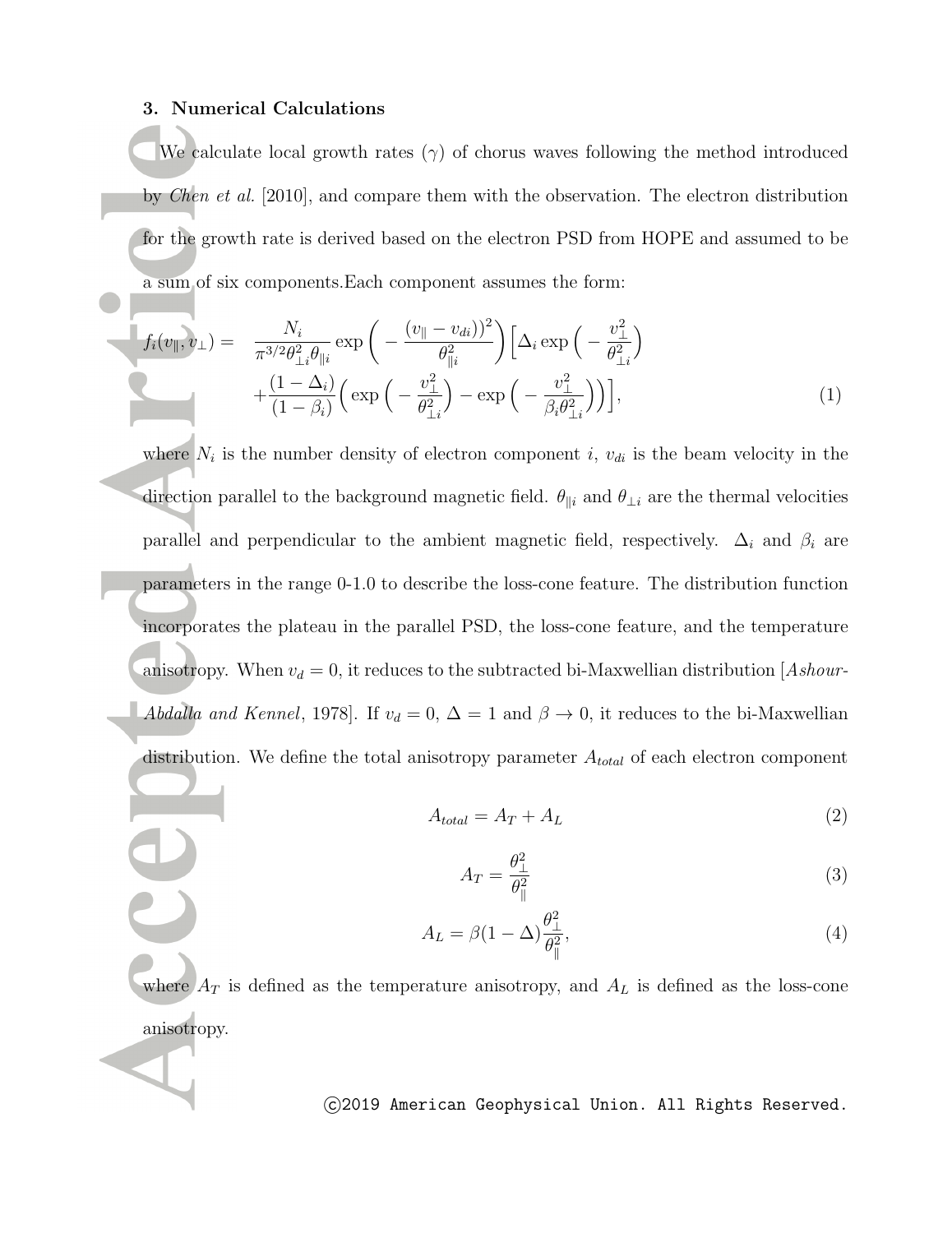Two time periods A and B (Figure 1) are chosen to investigate the excitation mechanisms of highly oblique upper band and lower band chorus. Continuous lower band chorus occurred at both times A and B, while upper band chorus occurred only at the time A. The discrete asterisks in Figure 3 represent the PSD of electrons measured by the HOPE instrument at times A and B, respectively. The temperature anisotropy becomes distinct for the velocity above  $\sim 6 \times 10^6$  m/s at times A and B. The loss-cone feature appears for the velocity in the range  $3.5 - 4.7 \times 10^7$  m/s (or  $1.8 - 2.7 \times 10^7$  m/s) at the time A (or B). The small plateau feature in the parallel electron velocity distribution occurred at the velocity in the range  $2.1 - 2.6 \times 10^7$  m/s (or  $1.0 - 1.6 \times 10^7$  m/s) at the time A (or B). A subtracted bi-Maxwellian component with the transverse thermal velocity close to  $4.0 \times 10^7$  m/s (or  $2.2 \times 10^7$  m/s) is adopted to reproduce the loss-cone feature in PSD at the time A (or B). A beam component with the beam velocity close to  $2.3 \times 10^7$  m/s (or  $1.3 \times 10^7$  m/s) is adopted to fit the plateau in the parallel PSD at the time A (or B). The other four components are bi-Maxwellian distributions. The solid lines in Figure 3 show the fits to the observed electron PSD. The fitted parameters are obtained by performing the nonlinear least squares fitting [*Marquardt*, 1963] and listed in Table 1.

The equatorial ambient magnetic field  $B_0$  which is used to calculate electron equatorial gyrofrequency *fce* (or equatorial angular gyrofrequency Ω*ce*) is obtained from the Ephemeris data of Van Allen Probe A based on the T89D magnetic model. The density of the background electron  $(N_c)$  is assumed to be the difference between the observed electron density (Figure 2a) and the sum of  $N_i$  in Table 1. For each wave frequency, different wave normal angles correspond to different growth rates. In Figure 4, we plot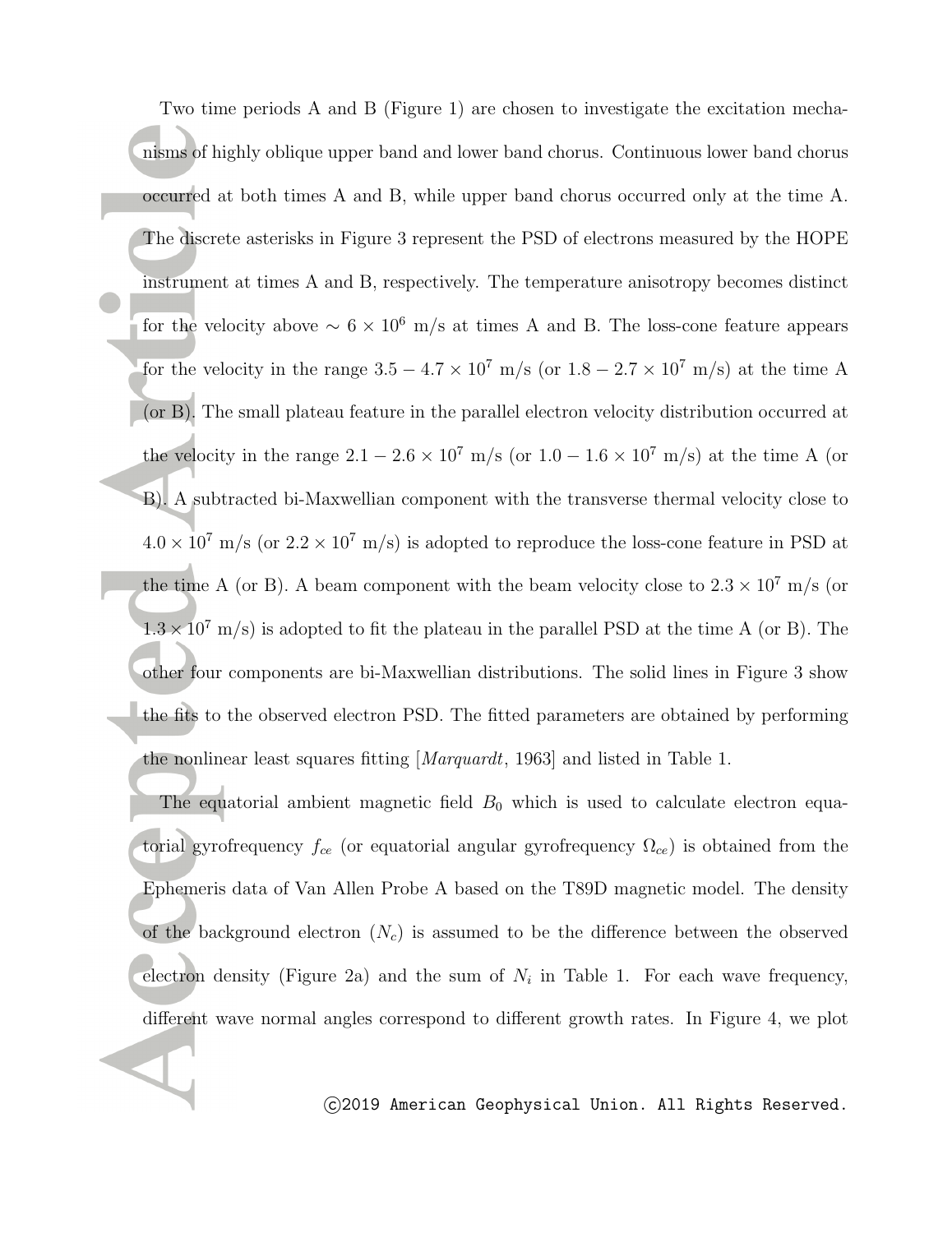the maximum growth rate at each frequency, reached for a specific wave normal angle. For the time A, distinct chorus instability occurs in both lower and upper bands with a gap around the frequency  $f = 0.55f_{ce}$ . The growth rate has peaks  $\approx 3.9 \times 10^{-4}$  and 1.6*×*10*−*<sup>4</sup> at 0.35*fce* and 0.65*fce*, respectively. For the time B, the growth rate has a peak *<sup>≈</sup>* 3.0*×*10*−*<sup>4</sup> at 0.39*fce* in the lower band. The calculated wave frequency and normal angle distribution are generally consistent with the observation. Because the wave parallel group velocity is roughly equal to the Landau resonant velocity  $v_{\parallel} \approx 10,000$  km/s at *L ≈* 4.8-5.3, it takes *∼*0.6 s for chorus to travel from the magnetic equator to the observed location *λ ≈* 10*◦* (the propagation distance *∼*6000 km). The obtained growth rate  $\gamma \sim 4 \times 10^{-4} \Omega_{ce}$  allows the wave amplitude to increase by 20 dB in ~0.6 s. This indicates that the current mechanism is viable though the obtained growth rate is 1.5 to 3 times smaller than ones obtained in other events when considering different generation mechanisms ([*Li et al.*, 2016b; *Fu et al.*, 2017]). It should be mentioned that, as shown in Table S1 and Figure S1, we have also fit the data using multiple beam components without loss-cone component, but the calculated growth rates are zero, i.e., there is not any chorus growth. Hence, the adopted loss-cone component (though a relatively small proportion) here is essential to excitation of the highly oblique chorus wave in this case. To understand the effect of plateau feature, temperature anisotropy and loss-cone feature on the highly oblique chorus growth rates, we calculate chorus growth rates excited by energetic electrons composed of a beam component and a subtracted bi-Maxwellian component using different parameters shown in Table 2. Calculations are performed with  $N_c = 1 \times 10^6$  m<sup>-3</sup> and  $L = 5$ . As shown in Figure 5a, the lower-band chorus growth rates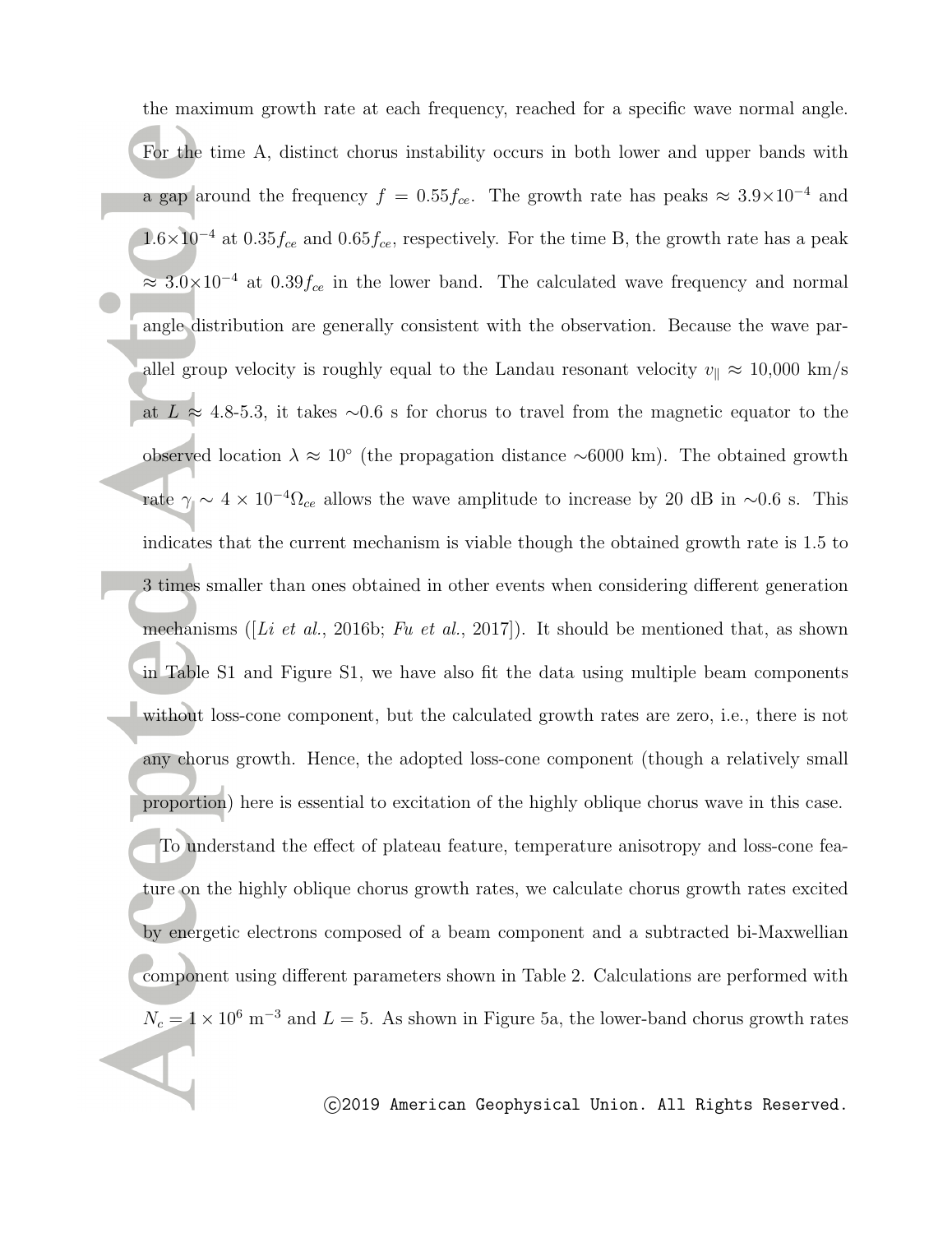in the presence of a beam component with  $v_d = 1.5 \times 10^7$  m/s (or  $2.5 \times 10^7$  m/s) are about 1.5 (or 2.3) times higher than those in the absence of a beam component. For the upper band, local growth rates decrease slightly with the increase of  $v_d$ . The results confirm the previous finding that low-energy electron beams can reduce the Landau damping of oblique lower band chorus and lead to a stronger growth rate [*Mourenas et al.*, 2015; *Li et al.*, 2016b]. The results in Figure 5b demonstrate that upper band instability occurs only for temperature anisotropy of the subtracted bi-Maxwellian component  $A_T = 1.8$ , but is absent for  $A_T = 1$  or 1.4. This explains why the highly oblique chorus waves occurred in both the lower band and the upper band at the time A  $(A_T \approx 1.89)$  but only in lower band at the time B ( $A_T \approx 1.47$ ). As shown in Figures 5c-5d, the instability of highly oblique chorus waves is very sensitive to the loss-cone parameters ∆ and *β* representing the depth and width of the loss-cone, respectively. Local growth rates are negligible when  $\Delta \geq 0.4$ , and increase by about 2 times when  $\Delta$  decreases from 0.2 to 0.1. The upper band instability occurs only when  $\beta$  is very large (e.g.  $\beta = 0.9$ ). For the lower band, when *<sup>β</sup>* increases from 0.2 to 0.9, the peak growth rate varies from *<sup>∼</sup>*0.8*×*10*−*<sup>4</sup> to *<sup>∼</sup>*2.8*×*10*−*<sup>4</sup> and moves from the frequency 0.30*fce* to 0.40*fce*.

# **4. Summary**

In this study, we have presented simultaneously observation of highly oblique chorus and energetic electrons by Van Allen Probe A during 23:00-24:00 UT on 3 July 2016. In order to investigate the excitation mechanism of highly oblique chorus waves, we have fitted the observed electron PSD with a sum of six components. The fitting functions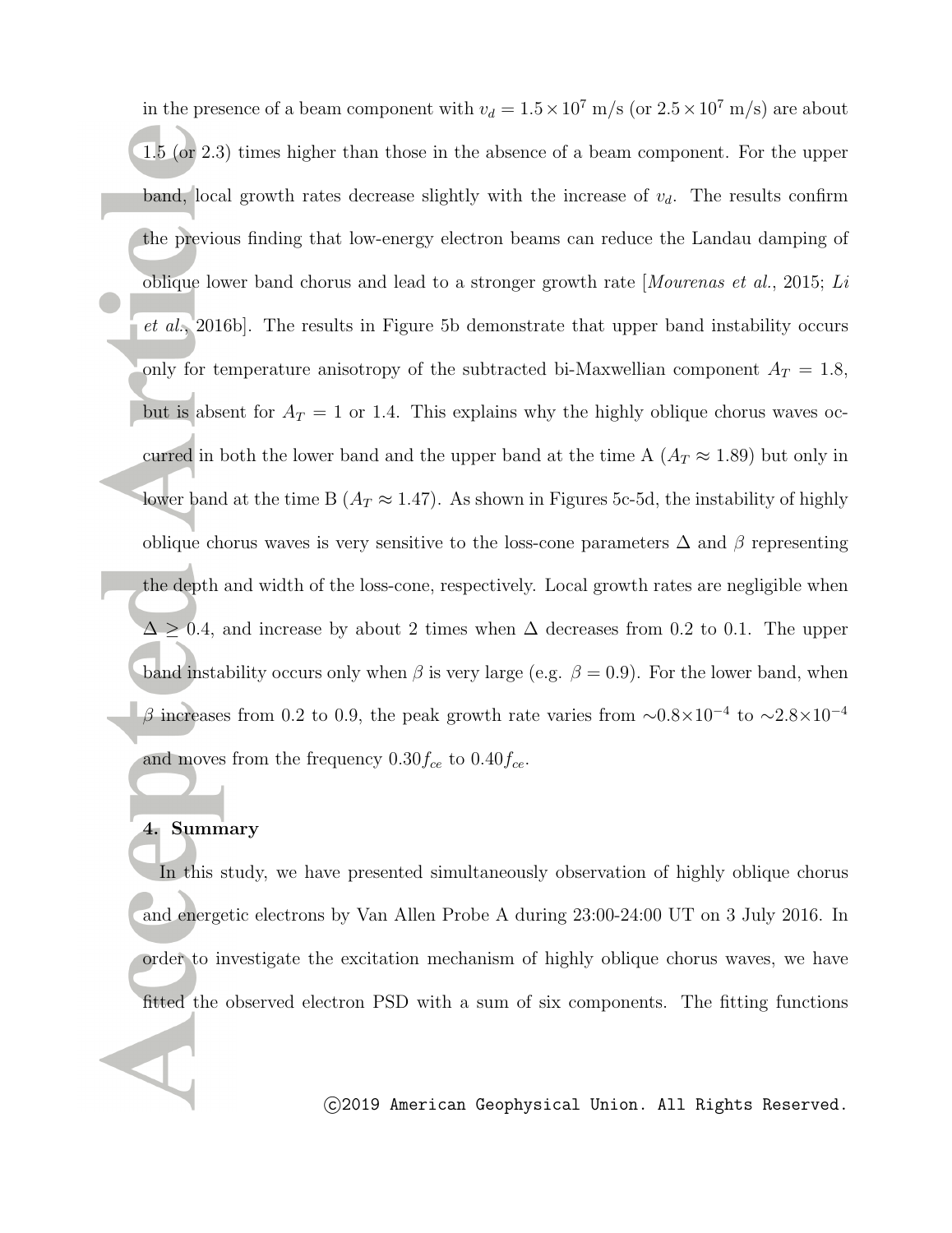have been used to calculate chorus growth rates using different wave frequency and wave normal angle. The main results can be summarized as follows:

1. The oblique chorus waves occurred in both lower and upper bands (during 23:08- 23:25 UT) and then only in the lower band (during 23:25-24:00 UT). In the meantime, energetic electrons injected from the plasmasheet display distinct temperature anisotropy and loss-cone features. At 23:18:11 UT, the growth rate has peaks  $\approx 3.9 \times 10^{-4}$  and 1.6*×*10*−*<sup>4</sup> at 0.35*fce* and 0.65*fce*, respectively. At 23:54:07 UT, the growth rate has a peak *<sup>≈</sup>* 3.0*×*10*−*<sup>4</sup> at 0.39*fce* in the lower band. The calculated wave frequency and normal angle distribution are generally consistent with the observation. The amplitude of the chorus waves can increase by 20 dB as they travel from the equator to the observed position. This implies that the proposed mechanism is realistic though the obtained growth rates are slightly smaller than those in the previous studies using different generation mechanisms ([*Li et al.*, 2016b; *Fu et al.*, 2017]).

2. The effect of loss-cone feature, temperature anisotropy and plateau feature on the local growth rate is studied. Local growth rates increase with decreasing  $\Delta$  or increasing *β*, indicating that the free energy coming from the loss-cone feature of electrons is critical to the excitation of highly oblique chorus. The threshold condition of the temperature anisotropy for the oblique upper band chorus is higher than that for the oblique lower band chorus. Local growth rates of oblique lower band chorus excited by electrons including the beam component are greater than those without the beam component.

The current results provide a further evidence that some lower band and upper band chorus can be excited by the energetic electrons with a loss-cone feature and distinct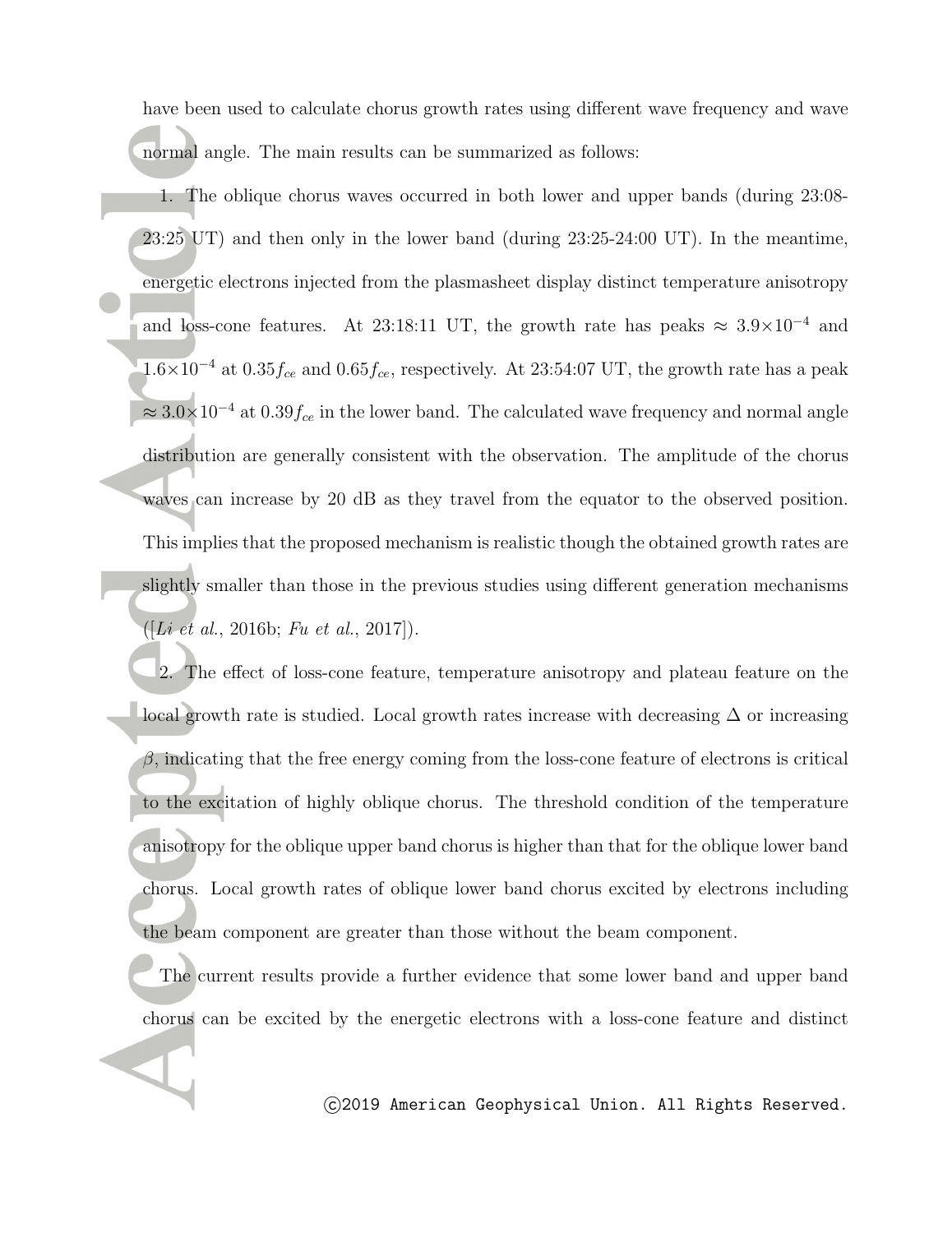temperature anisotropy in the presence of a low-energy plateau. In the future, we plan to perform a statistical study of these features in the electron distribution associated with highly oblique chorus events.

**Acknowledgments.** This work is supported by the National Natural Science Foundation of China grants 41674166, 41531072, 41774194, 41804171, and Scientific Research Fund of Hunan Provincial Education Department under Grant No. 16K003. All the Van Allen Probes data are publicly available at https://emfisis.physics.uiowa.edu/data/index by the EMFISIS instrument and at http://www.rbsp-ect.lanl.gov/data pub/ by the HOPE instrument.

### **References**

- Agapitov, O., A. Artemyev, V. Krasnoselskikh, Y. V. Khotyaintsev, D. Mourenas, H. Breuillard, M. Balikhin, and G. Rolland (2013), Statistics of whistler-mode waves in the outer radiation belt: Cluster STAFF-SA measurements, *J. Geophys. Res. Space Physics*, *118*, 3407–3420, doi:10.1002/jgra.50312.
- Artemyev, A., O. Agapitov, D. Mourenas, V. Krasnoselskikh, V. Shastun, and F. Mozer (2016), Oblique whistler-mode waves in the Earth's inner magnetosphere: Energy distribution, origins, and role in radiation belt dynamics, *Space Science Reviews*, *200*, 261–355, doi:10.1007/s11214-016-0252-5.
- Ashour-Abdalla, M., and C. Kennel (1978), Nonconvective and convective electron cyclotron harmonic instabilities, *J. Geophys. Res.*, *83*, 1531–1543, doi: 10.1029/JA083iA04p01531.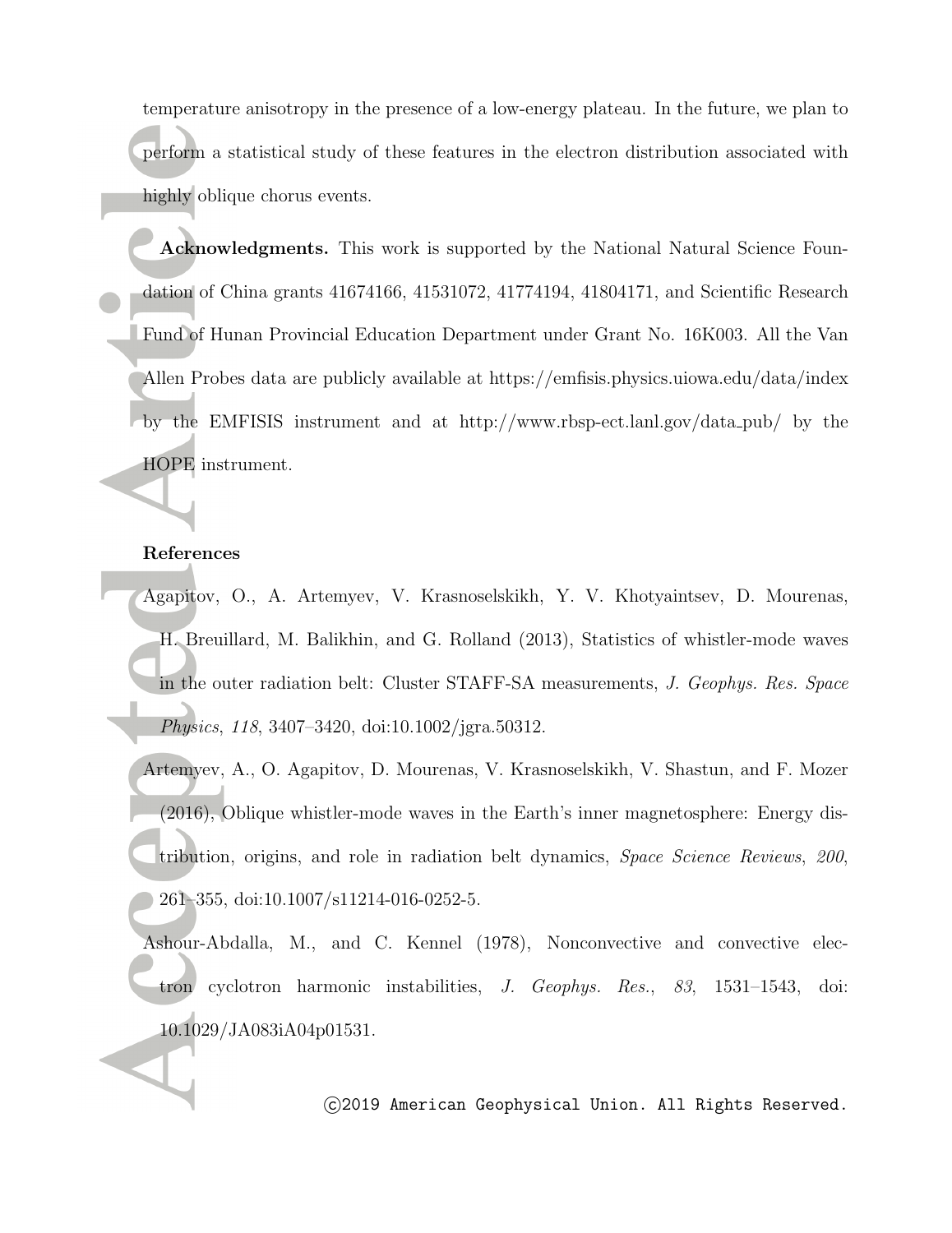Bortnik, J., R. M. Thorne, and N. P. Meredith (2008), The unexpected origin of plasmaspheric hiss from discrete chorus emissions, *Nature*, *452*, 62–66, doi:10.1038/nature06741. Bortnik, J., L. Chen, W. Li, R. M. Thorne, and R. B. Horne (2011), Modeling the evolution of chorus waves into plasmaspheric hiss, *J. Geophys. Res.*, *116*, A08,221, doi:10.1029/2011JA016499.

- Chen, L., J. Bortnik, R. M. Thorne, R. Horne, and V. K. Jordanova (2009), Threedimensional ray tracing of VLF waves in a magnetospheric environment containing a plasmaspheric plume, *Geophys. Res. Lett.*, *36*, L22,101, doi:10.1029/2009GL040451.
- Chen, L., R. M. Thorne, V. K. Jordanova, C.-P. Wang, M. Gkioulidou, L. Lyons, and R. B. Horne (2010), Global simulation of emic wave excitation during the 21 april 2001 storm from coupled rcm-ram-hotray modeling, *J. Geophys. Res.*, *115*, A07,209, doi:10.1029/2009JA015075.
- Fu, X., S. P. Gary, G. D. Reeves, D. Winske, and J. R. Woodroffe (2017), Generation of highly oblique lower band chorus via nonlinear three-wave resonance, *Geophysical Research Letters*, *44*, 9532–9538, doi:10.1002/2017GL074411.
- Funsten, H. O., et al. (2013), Helium, Oxygen, Proton, and Electron (HOPE) Mass Spectrometer for the Radiation Belt Storm Probes Mission, *Space Sci. Rev.*, *179*, 423–484, doi:10.1007/s11214-013-9968-7.
- Kletzing, C. A., et al. (2013), The Electric and Magnetic Field Instrument Suite and Integrated Science (EMFISIS) on RBSP, *Space Sci. Rev.*, *179*, 127–181, doi:10.1007/s11214- 013-9993-6.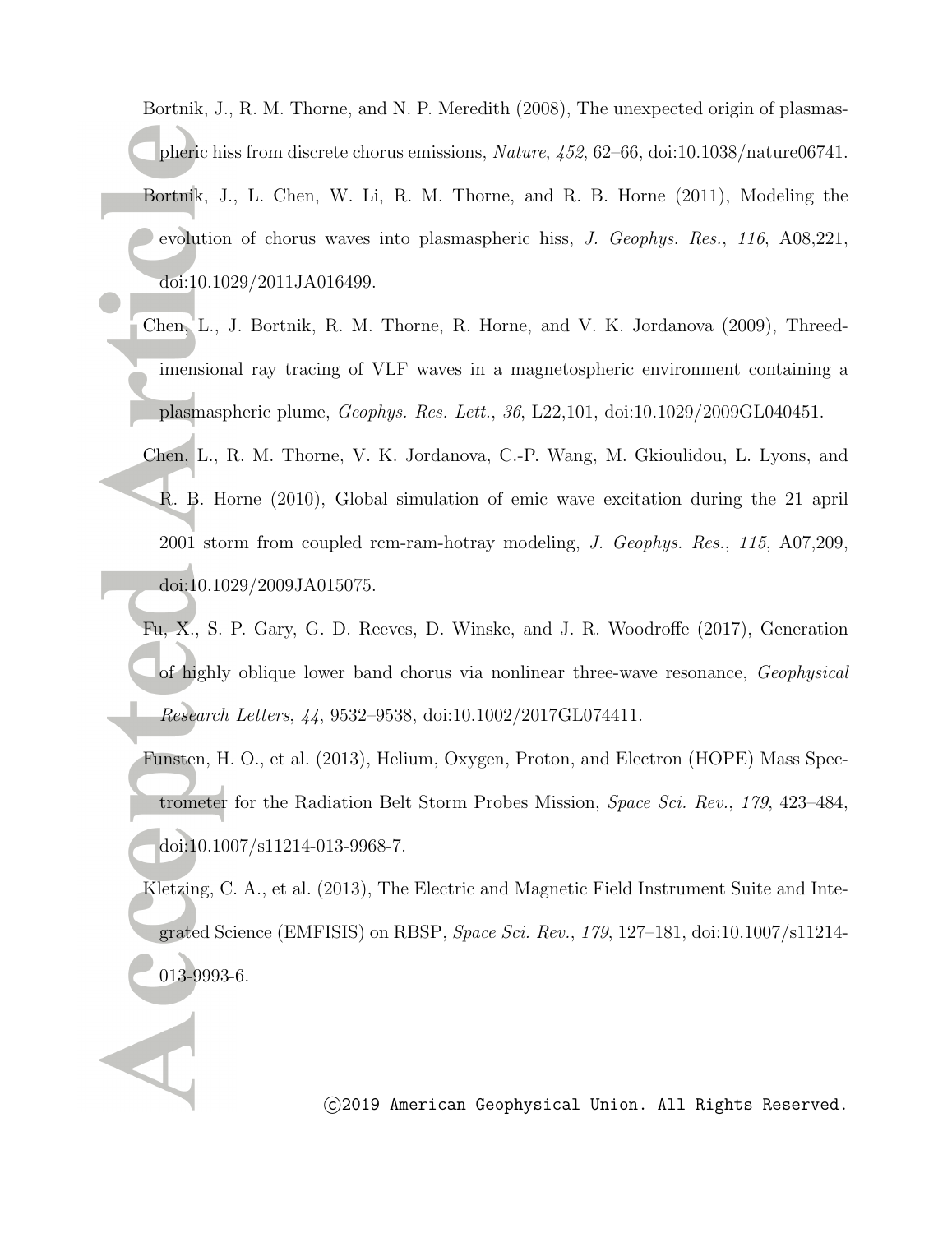Kurth, W. S., S. D. Pascuale, J. B. Faden, C. A. Kletzing, G. B. Hospodarsky, S. Thaller, and J. R. Wygant (2015), Electron densities inferred from plasma wave spectra obtained by the Waves instrument on Van Allen Probes, *J. Geophys. Res. Space Physics*, *120*, 904–914, doi:10.1002/2014JA020857.

- Li, W., et al. (2013), Characteristics of the Poynting flux and wave normal vectors of whistler-mode waves observed on THEMIS, *J. Geophys. Res. Space Physics*, *118*, 1461– 1471, doi:10.1002/jgra.50176.
- Li, W., et al. (2014), Evidence of stronger pitch angle scattering loss caused by oblique whistler-mode waves as compared with quasi-parallel waves, *Geophys. Res. Lett.*, *41*, 6063–6070, doi:10.1002/2014GL061260.
- Li, W., O. Santolik, J. Bortnik, R. M. Thorne, C. A. Kletzing, W. S. Kurth, and G. B. Hospodarsky (2016a), New chorus wave properties near the equator from van allen probes wave observations, *Geophys. Res. Lett.*, *43*, 4725–4735, doi: 10.1002/2016GL068780.
- Li, W., et al. (2016b), Unraveling the excitation mechanisms of highly oblique lower band chorus waves, *Geophys. Res. Lett.*, *43* (17), 8867–8875, doi:10.1002/2016GL070386.
	- Marquardt, D. W. (1963), An algorithm for least-squares estimation of nonlinear parameters, *J. Soc. Indust. Appl. Math.*, *11*, 431.
	- Mourenas, D., A. V. Artemyev, O. V. Agapitov, V. Krasnoselskikh, and F. S. Mozer (2015), Very oblique whistler generation by low-energy electron streams, *J. Geophys. Res. Space Physics*, *120*, 3665–3683, doi:10.1002/2015JA021135.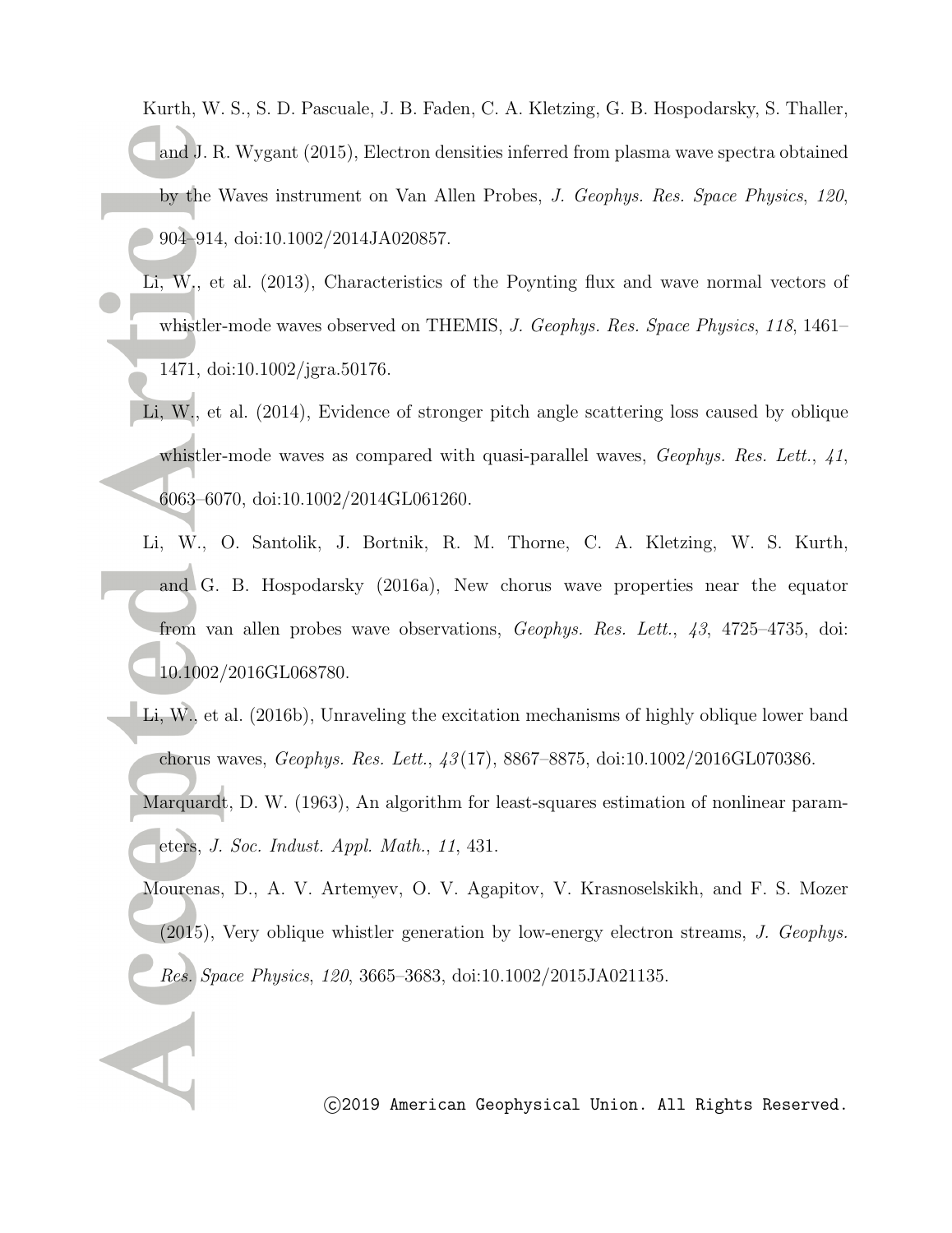Parrot, M., O. Santolík, N. Cornilleau-Wehrlin, M. Maksimovic, and C. C. Harvey (2003a), Source location of chorus emissions observed by cluster, *Ann. Geophys.*, *21*, 473–480.

- Parrot, M., O. Santolík, N. Cornilleau-Wehrlin, M. Maksimovic, and C. Harvey (2003b), Magnetospherically reflected chorus waves revealed by ray tracing with *cluster* data, *Ann. Geophys.*, *21* (A12), 1111–1120, doi:10.1029/2002JA009403.
- Santolík, O., M. Parrot, and F. Lefeuvre (2003), Singular value decomposition methods for wave propagation analysis, *Radio Sci.*, *38(1)*, 1010, doi:10.1029/2000RS002523.
- Santolík, O., E. Macúšová, K. H. Yearby, N. Cornilleau-Wehrlin, and H. S. K. Alleyne (2005), Radial variation of whistler-mode chorus: first results from the STAFF/DWP
- instrument on board the double star TC-I spacecraft, *Ann. Geophys.*, *23*, 2937–2942.
- Santolík, O., J. Chum, M. Parrot, D. A. Gurnett, J. S. Pickett, and N. Cornilleau-Wehrlin (2006), Propagation of whistler mode chorus to low altitudes: Spacecraft observations of structured ELF hiss, *J. Geophys. Res.*, *10*, 208, doi:10.1029/2005JA011462.
- Spence, H. E., et al. (2013), Science goals and overview of the Energetic Particle, Composition, and Thermal Plasma (ECT) suite on NASA's Van Allen Probes mission, *Space Sci. Rev.*, *179*, 311–336, doi:10.1007/s11214-013-0007-5.
- Teng, S., J. Zhao, X. Tao, S. Wang, and G. D. Reeves (2018), Observation of oblique lower band chorus generated by nonlinear three-wave interaction, *Geophysical Research Letters*, *45*, 6343–6352, doi:10.1029/2018GL078765.
- Tsurutani, B. T., and E. J. Smith (1974), Postmidnight chorus: A substorm phenomenon, *J. Geophys. Res.*, *79*, 118.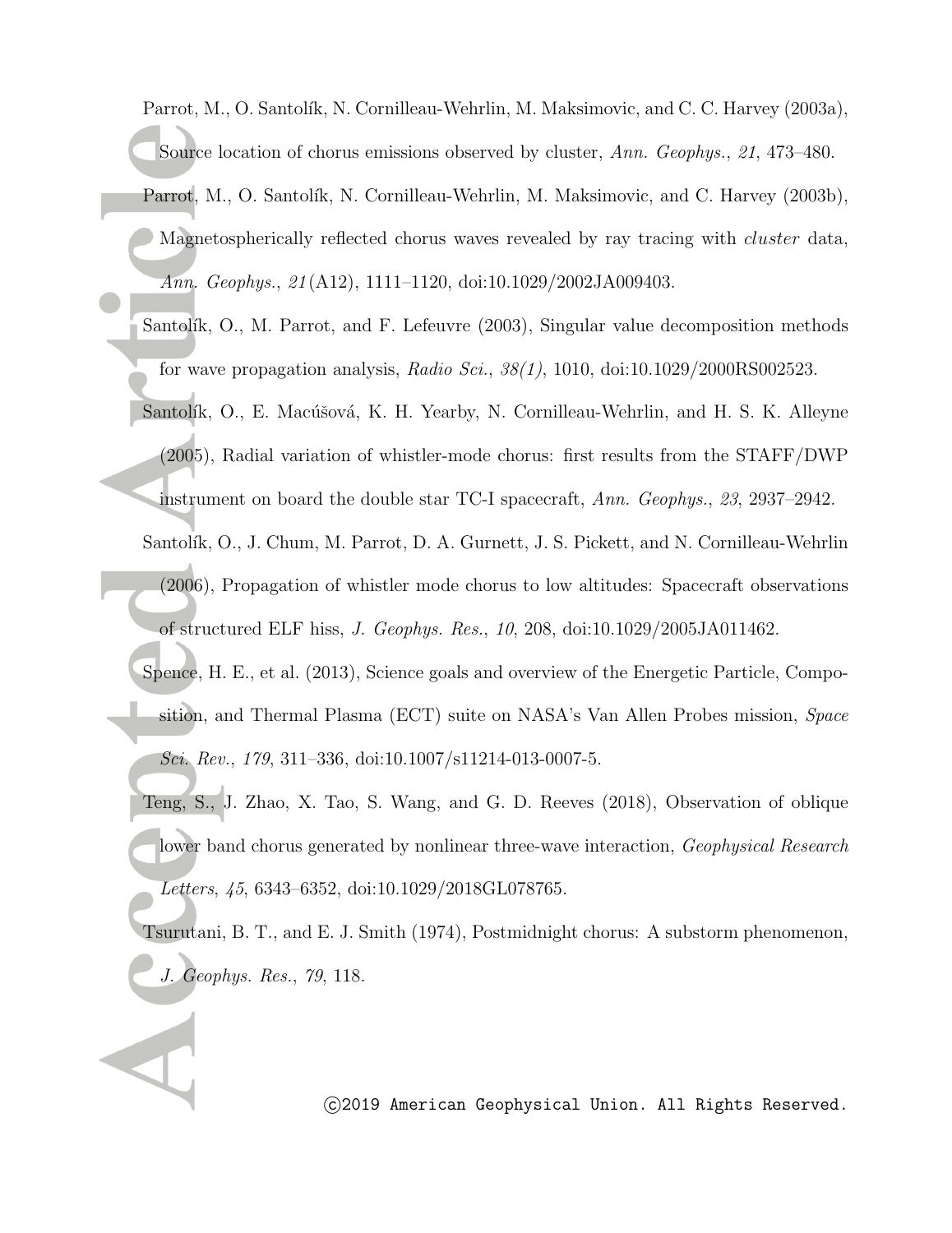Zhou, Q., et al. (2016), Evolution of chorus emissions into plasmaspheric hiss observed by van allen probes, *J. Geophys. Res. Space Physics*, *121*, 4518–4529, doi: 10.1002/2016JA022366.

Acce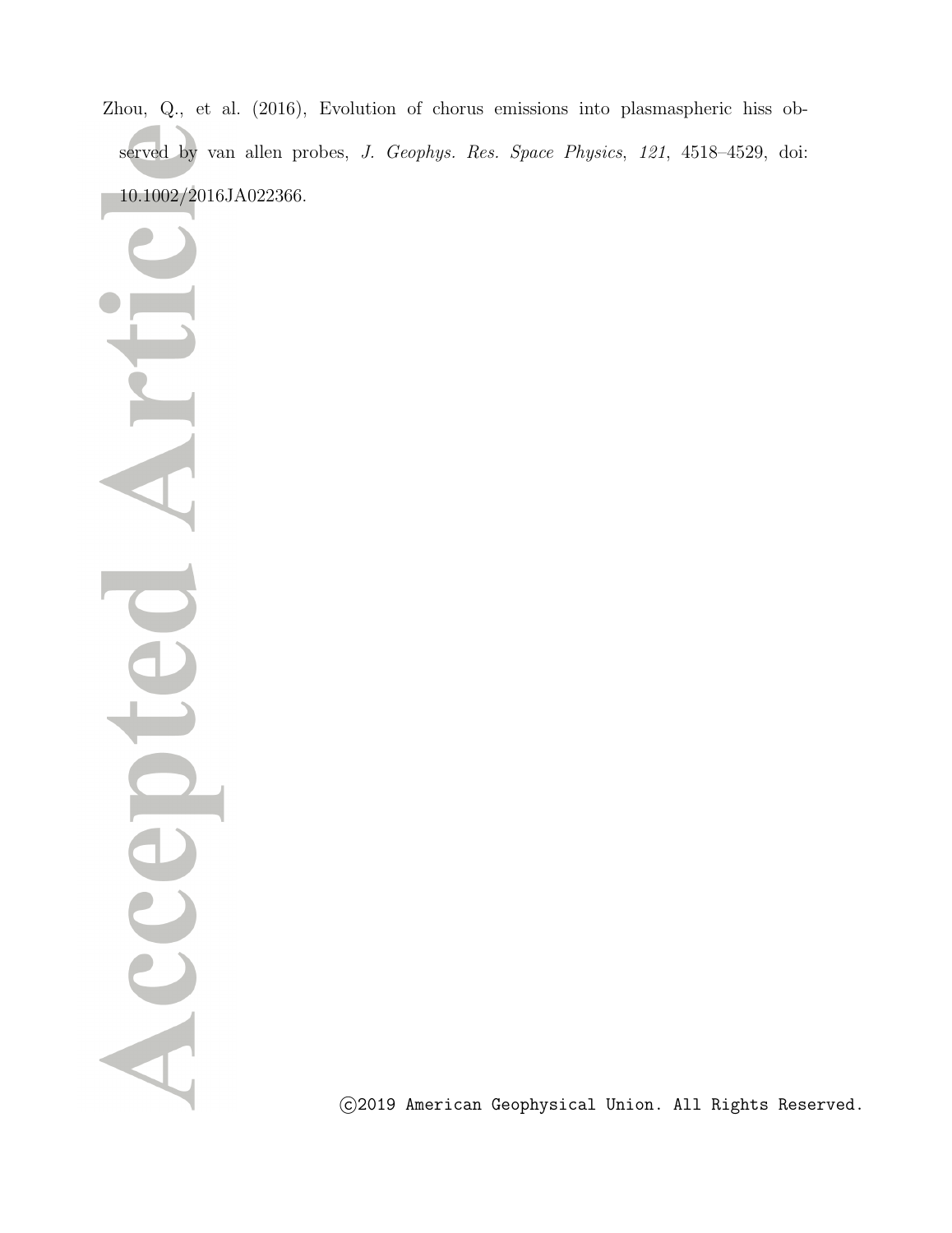ACL

**Table 1.** Fitting Parameters for the Observation on 3 July 2016

| Components     | $N(m^{-3})$ | $\theta_{\parallel}$ (m/s)                                                 | $\theta_{\perp}$ (m/s) | $v_d$ (m/s)    | Δ            | $\beta$        |
|----------------|-------------|----------------------------------------------------------------------------|------------------------|----------------|--------------|----------------|
|                |             |                                                                            | Time A                 |                |              |                |
| 1              |             | $1.9 \times 10^6$ $1.71 \times 10^6$                                       | $1.68 \times 10^{6}$   | $\Omega$       |              | $\Omega$       |
| $\overline{2}$ |             | $2.9 \times 10^5$ 3.84 $\times 10^6$                                       | $4.59 \times 10^{6}$   | 0              |              | 0              |
| 3              |             | $2.9 \times 10^4$ 6.22 $\times 10^6$ 8.39 $\times 10^6$                    |                        | $\Omega$       | 1            | 0              |
| 4              |             | $3.1 \times 10^4$ $1.30 \times 10^7$ $1.73 \times 10^7$                    |                        | $\Omega$       | 1            | $\Omega$       |
| $\overline{5}$ |             | $1.8 \times 10^3$ $1.69 \times 10^7$ $1.84 \times 10^7$ $2.51 \times 10^7$ |                        |                | 0.9          | 0.1            |
| 6              |             | $2.3 \times 10^4$ $2.44 \times 10^7$ $3.30 \times 10^7$                    |                        | $\theta$       | 0.05         | 0.9            |
|                |             |                                                                            | Time B                 |                |              |                |
| $\mathbf{1}$   |             | $8.5 \times 10^5$ $1.97 \times 10^6$                                       | $2.22 \times 10^6$     | $\Omega$       | 1            | $\Omega$       |
| $\overline{2}$ |             | $1.5 \times 10^5$ 3.79 $\times 10^6$                                       | $4.78 \times 10^{6}$   | $\Omega$       | 1            | $\theta$       |
| 3              |             | $6.3 \times 10^4$ 9.74 $\times 10^6$ $1.08 \times 10^7$                    |                        | $\Omega$       | $\mathbf{1}$ | $\Omega$       |
| 4              |             | $2.1 \times 10^3$ $1.08 \times 10^7$ $1.35 \times 10^7$ $1.57 \times 10^7$ |                        |                | 0.9          | 0.1            |
| 5              |             | $3.6 \times 10^4$ $1.69 \times 10^7$ $2.05 \times 10^7$                    |                        | $\overline{0}$ | 0.1          | 0.9            |
| 6              |             | $7.1 \times 10^4$ $2.96 \times 10^7$ $3.96 \times 10^7$                    |                        | $\Omega$       | $\mathbf{1}$ | $\overline{0}$ |
|                |             |                                                                            |                        |                |              |                |
|                |             |                                                                            |                        |                |              |                |
|                |             |                                                                            |                        |                |              |                |
|                |             |                                                                            |                        |                |              |                |
|                |             |                                                                            |                        |                |              |                |
|                |             |                                                                            |                        |                |              |                |
|                |             |                                                                            |                        |                |              |                |
|                |             |                                                                            |                        |                |              |                |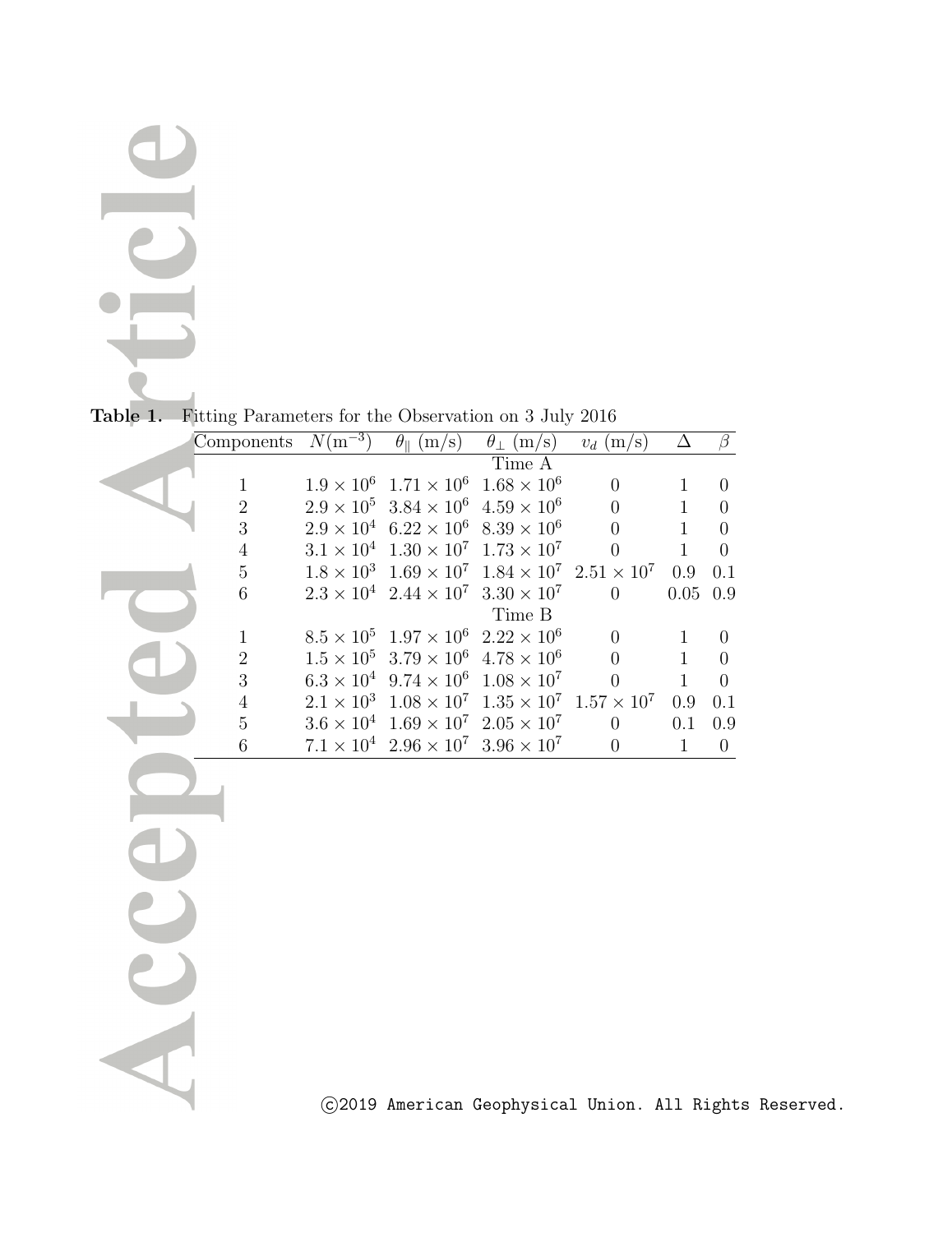Accer

**Table 2.** The parameters of numerical calculations in Figure 5

|                             | Components $N(\overline{m}^{-3})$ | $\theta_{\parallel}$ (m/s)                              | $\theta_{\perp}$ (m/s)                                                    | $v_d$ (m/s) |        |        |
|-----------------------------|-----------------------------------|---------------------------------------------------------|---------------------------------------------------------------------------|-------------|--------|--------|
|                             |                                   |                                                         | Figure 5a                                                                 |             |        |        |
|                             |                                   | $2.0 \times 10^3$ $1.84 \times 10^7$ $1.84 \times 10^7$ |                                                                           | varies      | 0.9    | 0.1    |
| $\mathcal{D}_{\mathcal{L}}$ |                                   |                                                         | $2.3 \times 10^4$ $2.44 \times 10^7$ $3.30 \times 10^7$                   | $\Omega$    | 0.1    | 0.9    |
|                             |                                   |                                                         | Figure 5b                                                                 |             |        |        |
|                             |                                   |                                                         | $2.0 \times 10^3$ $1.84 \times 10^7$ $1.84 \times 10^7$ $2.5 \times 10^7$ |             | 0.9    | 0.1    |
| $\overline{2}$              |                                   | $2.3 \times 10^4$ $2.44 \times 10^7$ varies             |                                                                           | $\Omega$    | 0.1    | 0.9    |
|                             |                                   |                                                         | Figure 5c                                                                 |             |        |        |
|                             |                                   |                                                         | $2.0 \times 10^3$ $1.84 \times 10^7$ $1.84 \times 10^7$ $2.5 \times 10^7$ |             | 0.9    | 0.1    |
| $\overline{2}$              |                                   |                                                         | $2.3 \times 10^4$ $2.44 \times 10^7$ $3.30 \times 10^7$                   | $\Omega$    | varies | 0.9    |
|                             |                                   |                                                         | Figure 5d                                                                 |             |        |        |
|                             |                                   |                                                         | $2.0 \times 10^3$ $1.84 \times 10^7$ $1.84 \times 10^7$ $2.5 \times 10^7$ |             | 0.9    | 0.1    |
| $\overline{2}$              |                                   | $2.3 \times 10^4$ $2.44 \times 10^7$ $3.30 \times 10^7$ |                                                                           | $\theta$    | 0.1    | varies |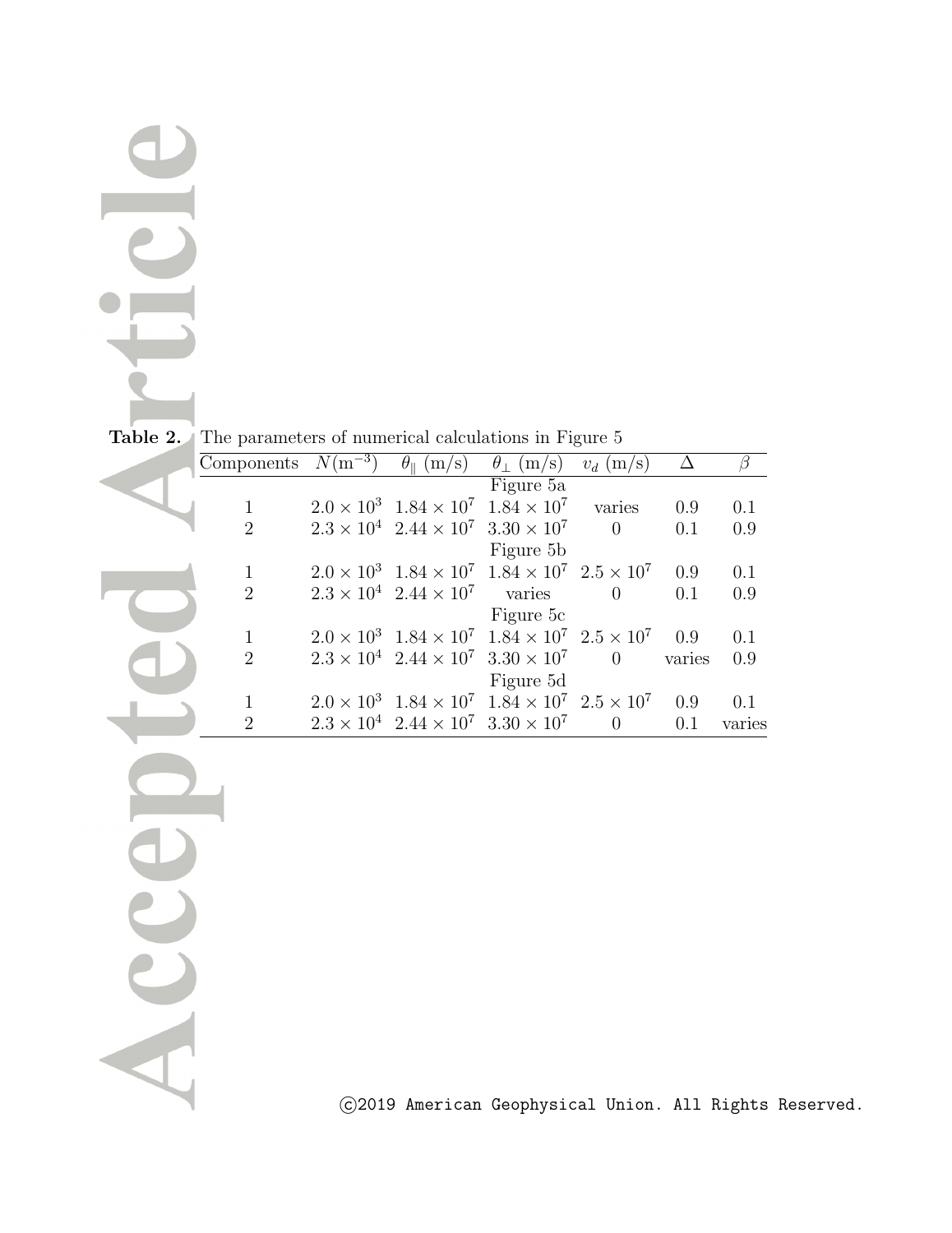

**Figure 1.** (a) SYM H index for 3 July 2016. The gray region indicate the period of observation. (b) The electric spectral intensity over 10-500 kHz, (c)the magnetic, and (d) electric spectral intensity, (e) wave normal angle and (f) ellipticity of electromagnetic waves over 0.3-10 kHz observed by Van Allen Probe A during 23-24 UT on 3 July 2016. The white line in Figure 1b marks the upper hybrid resonance frequency (*fUH*). The white lines in Figures 1c-1d represent 0*.*1*fce* (dash dotted), 0.5*fce* (dashed) and *fce* (solid). The vertical lines mark the times when wave local growth rates are calculated on Figure 4.

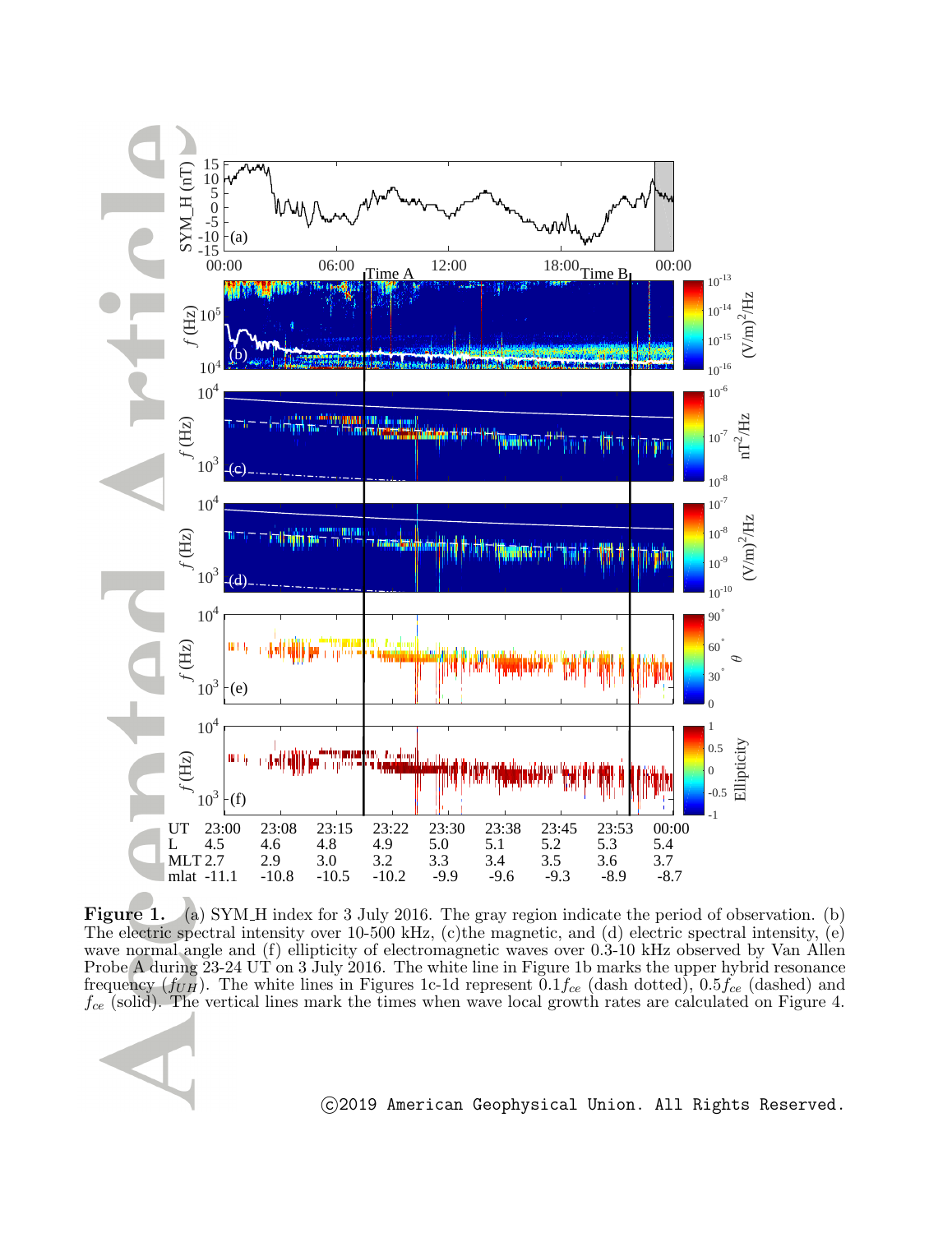

Figure 2. Observations during the interval of oblique chorus waves activity. (a) The measured electron densities derived from the upper hybrid frequency. (b-c) Pitch-angle distributions for 2.5-4.9 keV and 8-12 keV electrons, respectively.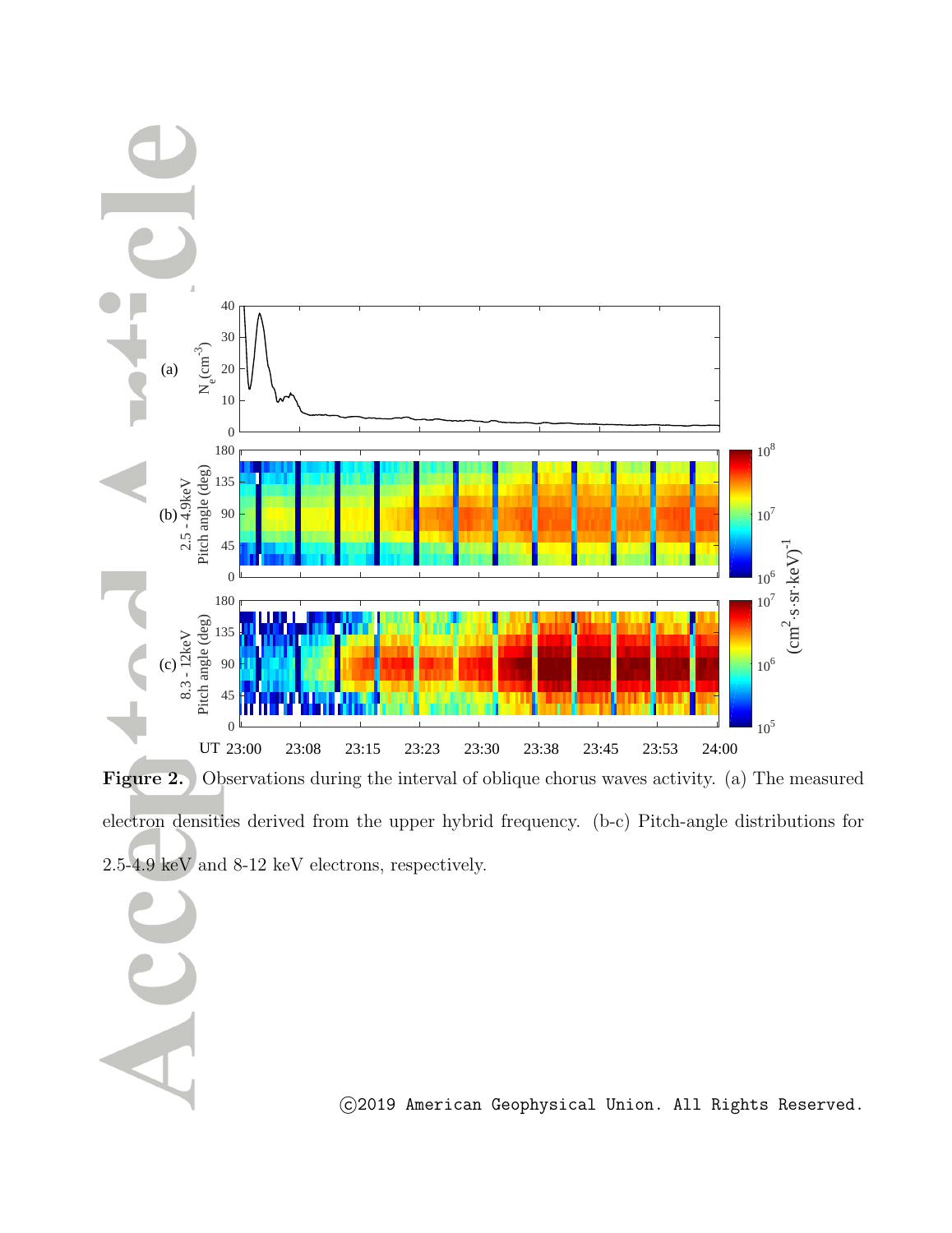

**Figure 3.** Modeled (solid) and observed (discrete) electron PSD as a function of  $(a, c)$  velocity and (b, d) pitch angle. The observed electron PSD was measured by Van Allen Probes at (a-b) times A and (c-d) B, respectively.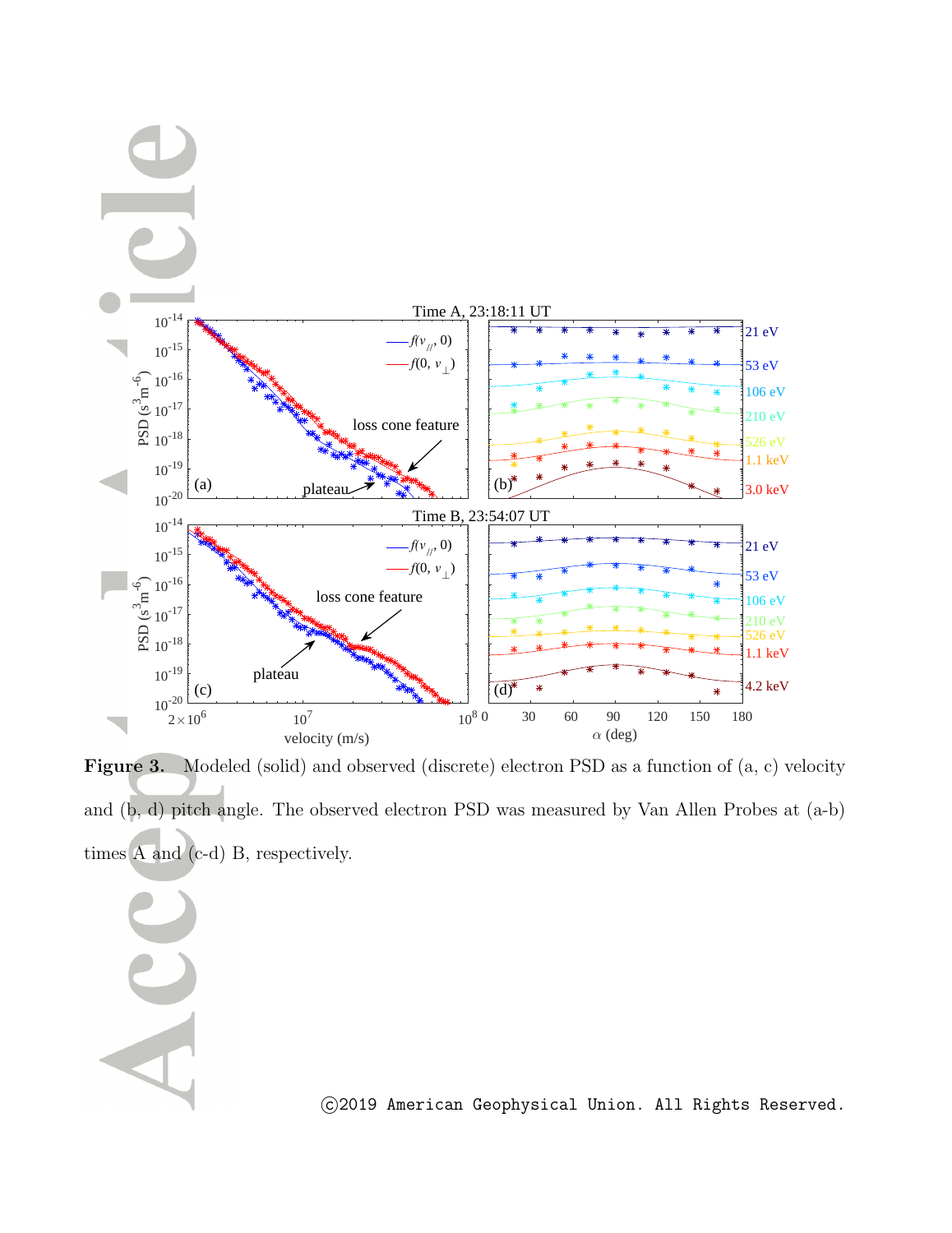